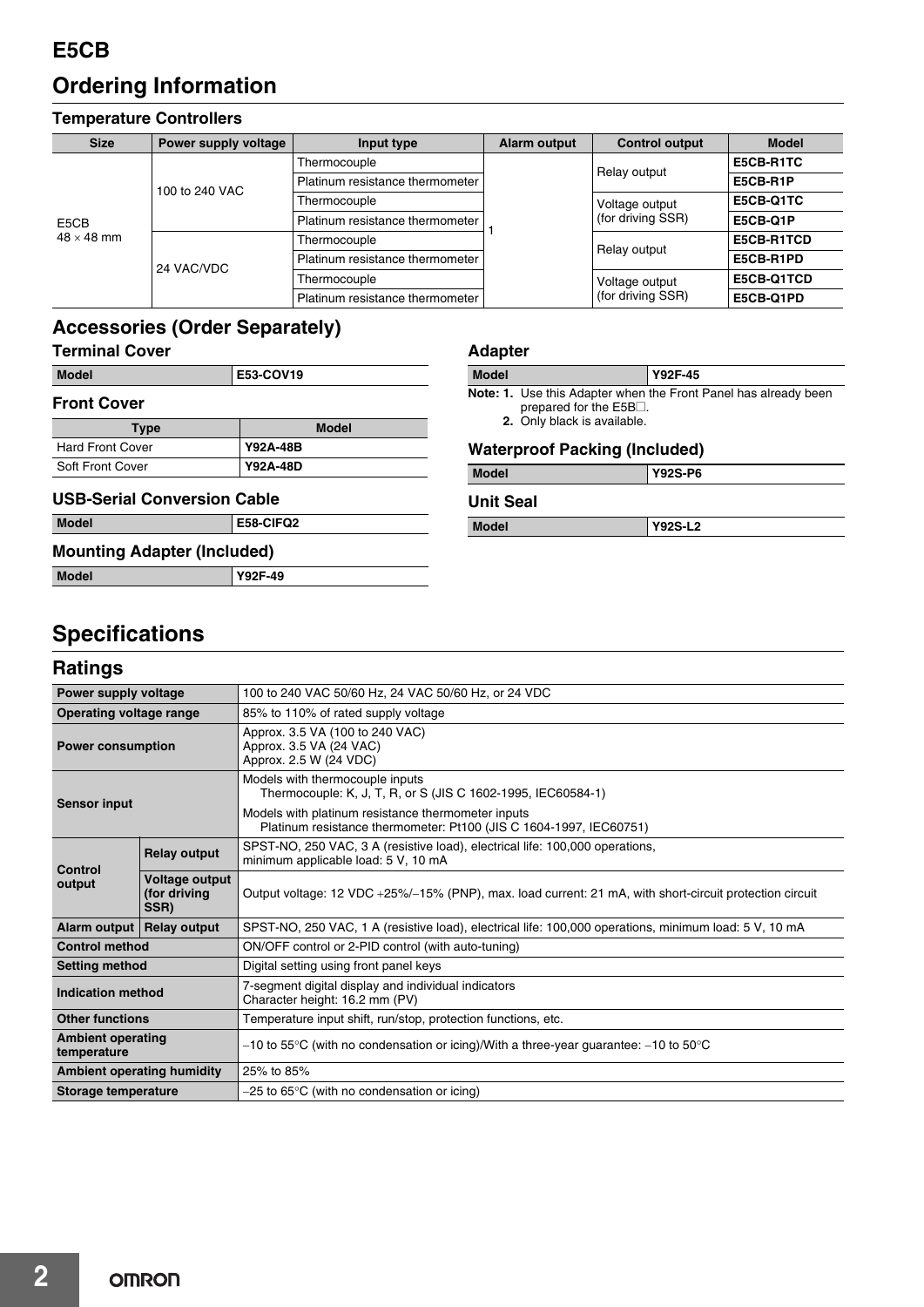## **Input Ranges Models with Thermocouple Inputs**

| <b>Model</b>        | Set value      | Input type | Range             |                   |
|---------------------|----------------|------------|-------------------|-------------------|
| (temperature input) |                |            | °C                | $\circ$ F         |
|                     | $\overline{0}$ | к          | $-200$ to 1,300   | $-300$ to 2,300   |
|                     |                |            | $-20.0$ to 500.0  | 0.0 to 900.0      |
|                     | $\overline{2}$ | J          | $-100$ to 850     | $-100$ to 1500    |
| <b>TC</b> input     | 3              |            | $-20.0$ to 400.0  | $0.0$ to $750.0$  |
|                     | $\overline{4}$ | Т          | $-200$ to 400     | $-300$ to $700$   |
|                     | 5              |            | $-199.9$ to 400.0 | $-199.9$ to 700.0 |
|                     | 6              | R          | 0 to 1,700        | 0 to 3,000        |
|                     | 7              | S          | 0 to 1,700        | 0 to 3,000        |

Default setting: 0

Applicable standards (K, J, T, R, S): JIS C1602-1995 and IEC 60584-1

#### **Platinum Resistance Thermometer Input**

| Model               | Set value<br>Input type |       | Range             |                   |
|---------------------|-------------------------|-------|-------------------|-------------------|
| (temperature input) |                         |       | $\circ$           | $\circ$           |
| <b>Pt input</b>     | $\Omega$                | Pt100 | $-200$ to 850     | $-300$ to 1500    |
|                     | 9                       |       | $-199.9$ to 500.0 | $-199.9$ to 900.0 |

Default setting: 8

Applicable standards (Pt100): JIS C1604-1997 and IEC 60751

## **Alarm Types**

Select alarm types out of the 11 alarm types listed in the following table.

| <b>Setting</b>      | <b>Alarm type</b>                                 | Positive alarm value (X)                             | Negative alarm value (X)                                  | Deviation alarm/absolute value alarm |
|---------------------|---------------------------------------------------|------------------------------------------------------|-----------------------------------------------------------|--------------------------------------|
| 0                   | No alarm                                          | Output OFF                                           |                                                           |                                      |
| 1                   | Upper/lower limit                                 | X<br>ON<br>OFF<br>SP                                 | Always ON                                                 | Deviation alarm                      |
| $\overline{2}$      | Upper limit                                       | → x<br>ON<br>OFF<br>SP                               | ON<br>OFF                                                 | Deviation alarm                      |
| 3                   | Lower limit                                       | ON<br>OFF<br>SP                                      | ON<br>OFF                                                 | Deviation alarm                      |
| 4                   | Upper/lower range                                 | ON<br>OFF<br>SP                                      | Always OFF                                                | Deviation alarm                      |
| 5<br>(See note 2.)  | Upper/lower limit standby<br>sequence ON          | ON<br>OFF<br>SP                                      | Always OFF                                                | Deviation alarm                      |
| 6<br>(See note 2.)  | Upper limit standby sequence<br>ON                | → x ←<br>ON<br>OFF<br>SP                             | ON<br>OFF<br>SP                                           | Deviation alarm                      |
| 7<br>(See note 2.)  | Lower limit standby sequence<br>ON                | ON<br>OFF<br>SP                                      | ON<br>OFF<br>SP                                           | Deviation alarm                      |
| 8                   | Absolute value upper limit                        | $\rightarrow$<br>ON<br>OFF<br>$\Omega$               | $\mathop{-x}\rightarrow$<br>ON<br>OFF<br>$\Omega$         | Absolute value alarm                 |
| 9                   | Absolute value lower limit                        | $\rightarrow x \rightarrow$<br>ON<br>OFF<br>$\Omega$ | $\rightarrow \times \rightarrow$<br>ON<br>OFF<br>$\Omega$ | Absolute value alarm                 |
| 10<br>(See note 2.) | Absolute value upper limit<br>standby sequence ON | $\rightarrow x \rightarrow$<br>ON<br>OFF<br>$\Omega$ | ←x→<br>ON<br>OFF<br>$\Omega$                              | Absolute value alarm                 |
| 11<br>(See note 2.) | Absolute value lower limit<br>standby sequence ON | ←×→<br>ON<br>OFF                                     | $\rightarrow$ $\times$<br>ON<br>OFF<br>$\Omega$           | Absolute value alarm                 |
| 12                  | Do not set.                                       |                                                      |                                                           |                                      |

**Note: 1.** The default is 2.

**2.** Alarms with a Standby Sequence

The alarm is blocked until the first safe-state is reached. Unwanted alarm during start-up are prevented.

Example: Deviation Lower Limit Standby Sequence ON

The standby sequence is cleared when the alarm OFF condition has been met.



The standby sequence is started again when any of the following conditions is met.

- Operation is started (power is turned ON or operation is switched from stop to run).
- The alarm value is changed.
- The temperature input offset is changed.
- The set point is changed.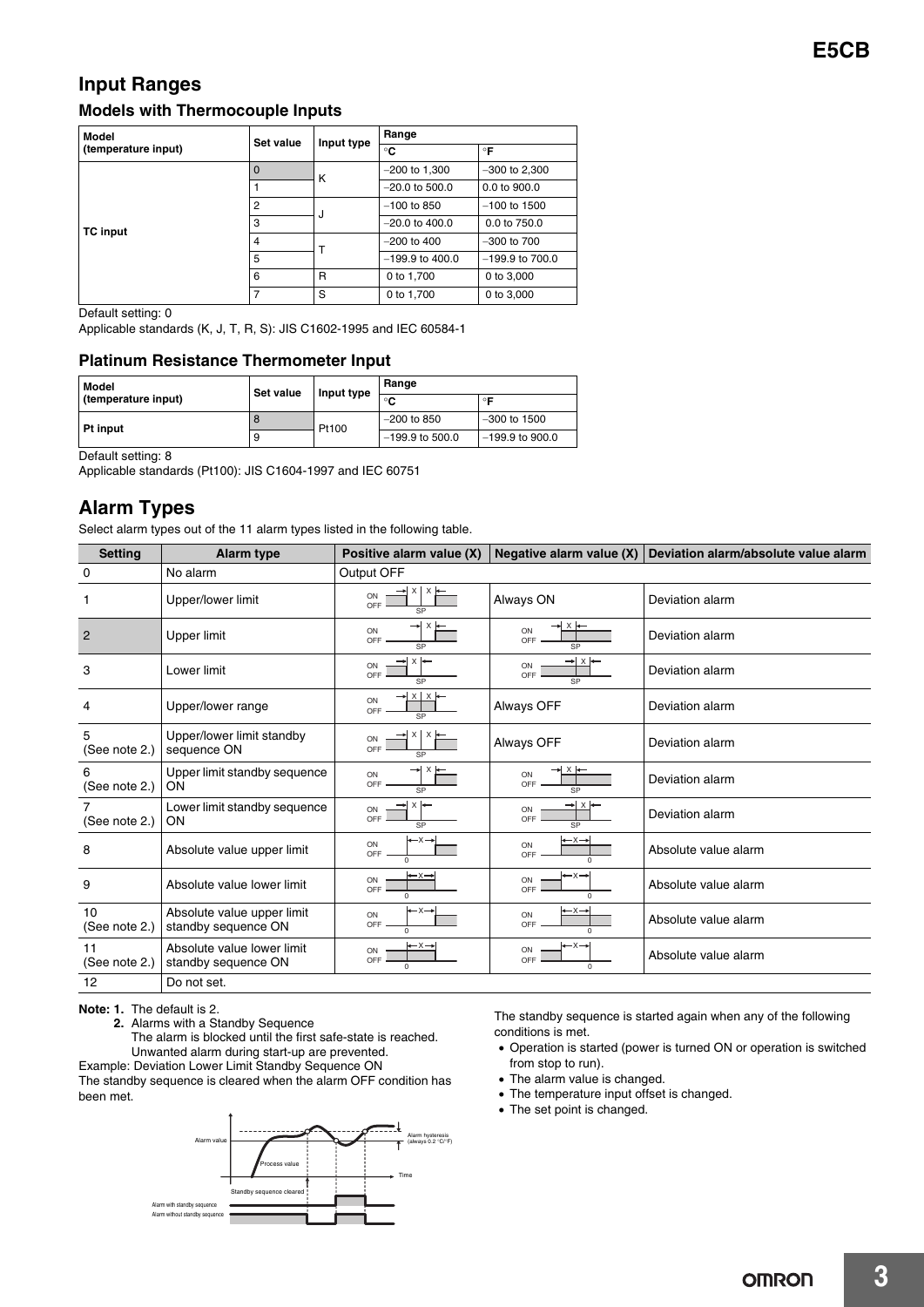## **Characteristics**

| Indication accuracy                    |                             | Thermocouple: (See note 1.)<br>$(\pm 0.5\%$ of indicated value or $\pm 1^{\circ}$ C, whichever is greater) $\pm 1$ digit max.<br>Platinum resistance thermometer:<br>$(\pm 0.5\%$ of indicated value or $\pm 1^{\circ}$ C, whichever is greater) $\pm 1$ digit max. |                                                                                                                                                                   |
|----------------------------------------|-----------------------------|---------------------------------------------------------------------------------------------------------------------------------------------------------------------------------------------------------------------------------------------------------------------|-------------------------------------------------------------------------------------------------------------------------------------------------------------------|
| Influence of temperature (See note 2.) |                             | R and S thermocouple inputs: $(\pm 1\%$ of PV or $\pm 10^{\circ}$ C, whichever is greater) $\pm 1$ digit max.<br>K, J, and T thermocouple inputs: $(\pm 1\%$ of PV or $\pm 4^{\circ}$ C, whichever is greater) $\pm 1$ digit max.                                   |                                                                                                                                                                   |
| Influence of voltage (See note 2.)     |                             |                                                                                                                                                                                                                                                                     | Platinum resistance thermometer inputs: $(\pm 1\%$ of PV or $\pm 2^{\circ}$ C, whichever is greater) $\pm 1$ digit max.                                           |
| <b>Hysteresis</b>                      |                             | 0.1 to 999.9 (in units of 0.1) °C/°F                                                                                                                                                                                                                                |                                                                                                                                                                   |
| Proportional band (P)                  |                             | 0.1 to 999.9 (in units of 0.1) $^{\circ}$ C/ $^{\circ}$ F                                                                                                                                                                                                           |                                                                                                                                                                   |
| Integral time (I)                      |                             | 0 to 3999 s (in units of 1 s)                                                                                                                                                                                                                                       |                                                                                                                                                                   |
| Derivative time (D)                    |                             | 0 to 3999 s (in units of 1 s)                                                                                                                                                                                                                                       |                                                                                                                                                                   |
| <b>Control period</b>                  |                             | 0.5, 1 to 99 s (in units of 1 s)                                                                                                                                                                                                                                    |                                                                                                                                                                   |
| <b>Alarm setting range</b>             |                             | -1999 to 9999 (decimal point position depends on input type)                                                                                                                                                                                                        |                                                                                                                                                                   |
| Input sampling period                  |                             | 250 ms                                                                                                                                                                                                                                                              |                                                                                                                                                                   |
| Affect of signal source resistance     |                             | Thermocouple: $0.1^{\circ}C/\Omega$ max. (100 $\Omega$ max.) (See note 3.)<br>Platinum resistance thermometer: $0.6^{\circ}C/\Omega$ max. (10 $\Omega$ max.)                                                                                                        |                                                                                                                                                                   |
| <b>Insulation resistance</b>           |                             | 20 M $\Omega$ min. (at 500 VDC)                                                                                                                                                                                                                                     |                                                                                                                                                                   |
| <b>Dielectric strength</b>             |                             | 2.300 VAC, 50 or 60 Hz for 1 min (between terminals with different charge)                                                                                                                                                                                          |                                                                                                                                                                   |
| <b>Vibration resistance</b>            | <b>Malfunction</b>          | 10 to 55 Hz, 20 m/s <sup>2</sup> for 10 min each in X, Y, and Z directions                                                                                                                                                                                          |                                                                                                                                                                   |
|                                        | <b>Destruction</b>          | 10 to 55 Hz, 20 m/s <sup>2</sup> for 2 hrs each in X, Y, and Z directions                                                                                                                                                                                           |                                                                                                                                                                   |
| <b>Shock resistance</b>                | <b>Malfunction</b>          | 200 m/s <sup>2</sup> , 3 times each in X, Y, and Z directions                                                                                                                                                                                                       |                                                                                                                                                                   |
|                                        | <b>Destruction</b>          | 300 m/s <sup>2</sup> , 3 times each in X, Y, and Z directions                                                                                                                                                                                                       |                                                                                                                                                                   |
| Weight                                 |                             | Controller: Approx. 100 g, Mounting Bracket: Approx. 10 g                                                                                                                                                                                                           |                                                                                                                                                                   |
| Degree of protection                   |                             | Front panel: IP66<br>Rear case: IP20, Terminals: IP00                                                                                                                                                                                                               |                                                                                                                                                                   |
| <b>Memory protection</b>               |                             | Non-volatile memory (number of writes: 100,000 times)                                                                                                                                                                                                               |                                                                                                                                                                   |
| <b>Conformed standards</b>             | <b>Certified standards</b>  | UL 61010-1, CSA C22.2 No. 1010-1                                                                                                                                                                                                                                    |                                                                                                                                                                   |
|                                        | <b>Applicable standards</b> | EN61326, EN61010-1, IEC61010-1<br>VDE0106, Part 100 (Finger protection), when the terminal cover is mounted.                                                                                                                                                        |                                                                                                                                                                   |
| <b>EMC</b>                             |                             | EMI<br><b>Emission Enclosure:</b><br><b>Emission AC Mains:</b><br><b>EMS</b><br>Immunity ESD:<br>Immunity RF-interference:<br><b>Immunity Burst:</b><br><b>Conduction Disturbance Immunity</b><br>Immunity Surge:<br>Immunity Voltage Dip/Interrupting:             | EN61326<br>EN55011 Group1 Class A<br>EN55011 Group1 Class A<br>EN61326<br>EN61000-4-2<br>EN61000-4-3<br>EN61000-4-4<br>EN61000-4-6<br>EN61000-4-5<br>EN61000-4-11 |

Note: 1. The indication accuracy of K and T thermocouples at a temperature of -100°C max. is  $\pm 2^{\circ}C \pm 1$  digit maximum. The indication accuracy of the R and S thermocouples at a temperature of 200°C max. is  $\pm 3$ °C  $\pm 1$  digit max.

- **2.** Conditions: Ambient temperature: –10 to 23 to 55°C, Voltage range: –15% to ±10% of rated voltage
- **3.** R, and S sensors: 0.2°C/ $\Omega$  max. (100  $\Omega$  max.)

## **Electrical Life Expectancy Curve for Relays (Reference Values)**



## **USB-Serial Conversion Cable Specifications**

| <b>Applicable OS</b>            | Windows 2000, XP, Vista, or 7                                                             |  |
|---------------------------------|-------------------------------------------------------------------------------------------|--|
| <b>Applicable software</b>      | Thermo Mini                                                                               |  |
| <b>Applicable models</b>        | <b>E5CB Series</b>                                                                        |  |
| <b>USB</b> interface standard   | USB specification 1.1                                                                     |  |
| DTE speed                       | 38,400 bps                                                                                |  |
| <b>Connector Specifications</b> | Computer: USB (Type A plug)<br>Temperature Controller: Special serial connector           |  |
| Power supply                    | Bus power (supplied from the USB host controller)                                         |  |
| Power supply voltage            | 5 VDC                                                                                     |  |
| <b>Current consumption</b>      | 450 mA max.                                                                               |  |
| Output voltage                  | 4.7±0.2 VDC (Supplied from USB-Serial Conversion Cable<br>to the Temperature Controller.) |  |
| <b>Output current</b>           | 250 mA max. (Supplied from USB-Serial Conversion Cable<br>to the Temperature Controller.) |  |
| <b>Ambient temperature</b>      | 0 to 55°C (with no condensation or icing)                                                 |  |
| <b>Ambient humidity</b>         | 10% to 80%                                                                                |  |
| Storage temperature             | $-20$ to 60 $\degree$ C (with no condensation or icing)                                   |  |
| <b>Storage humidity</b>         | 10% to 80%                                                                                |  |
| Altitude                        | 2.000 m max.                                                                              |  |
| Weight                          | Approx. 120 q                                                                             |  |

**Note: 1.** A high-power port is used for the USB port.<br>**2.** A driver must be installed on the computer. Refer to the *Instruction*<br>*Manual* included with the Cable for the installation procedure.